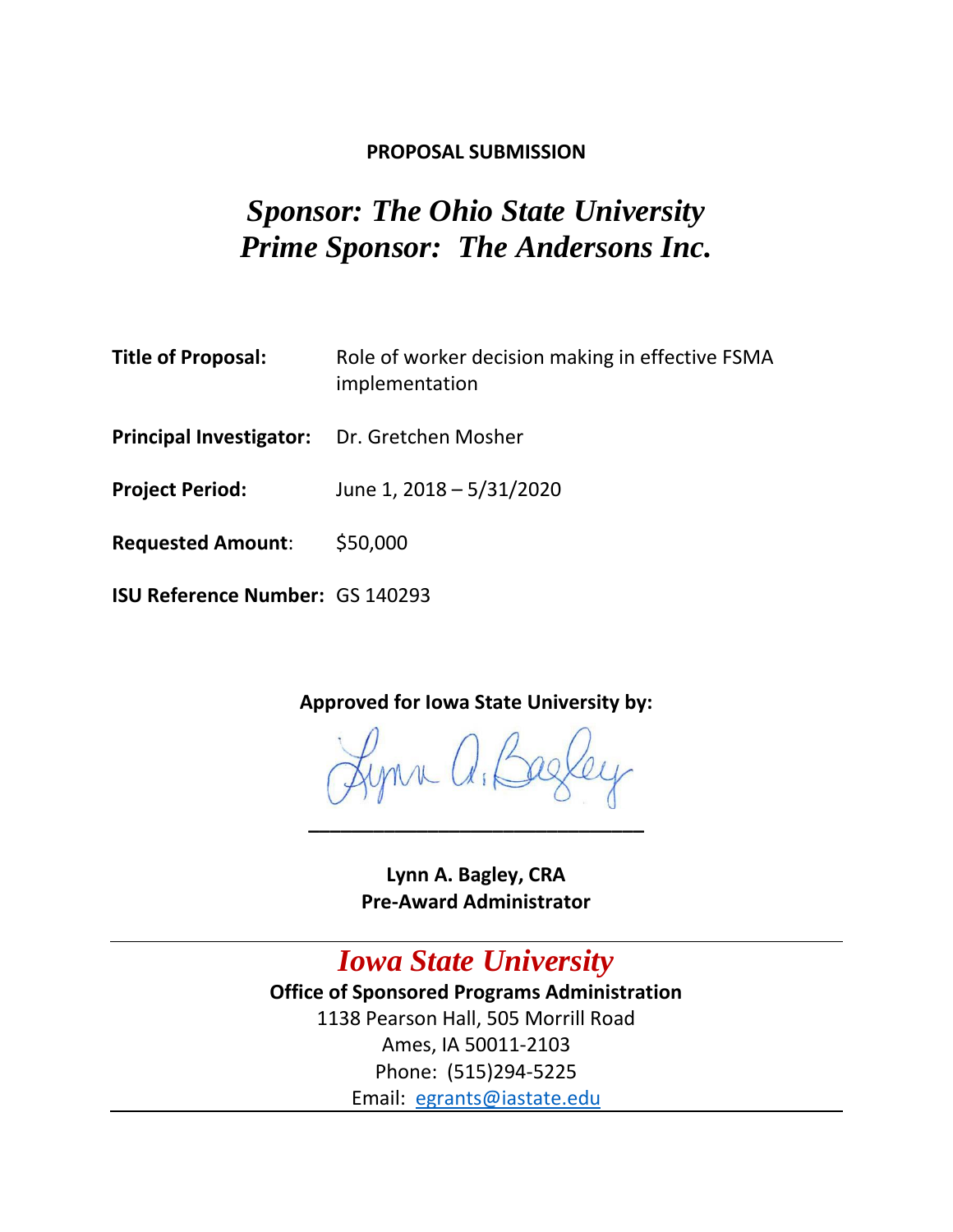# The Andersons Research Grant Program

**Project Title:** Role of worker decision making in effective FSMA implementation

#### **Principal Investigator(s):**

| <b>Name</b>         | <b>Institution/Agency/Other</b> |  |  |
|---------------------|---------------------------------|--|--|
| Dr. Gretchen Mosher | <b>Iowa State University</b>    |  |  |
|                     |                                 |  |  |
|                     |                                 |  |  |

### **Project Contact (list one person to act as the primary contact):**

| Name:           | Dr. Gretchen Mosher                                |  |  |
|-----------------|----------------------------------------------------|--|--|
| <b>Address:</b> | Iowa State University, Ag & Biosystems Engineering |  |  |
|                 | 605 Bissel Road, 3331 Elings Hall                  |  |  |
|                 | Ames, Iowa 50011                                   |  |  |
|                 |                                                    |  |  |
| <b>Phone:</b>   | 515-294-6416                                       |  |  |
| <b>Fax:</b>     |                                                    |  |  |
| <b>Email:</b>   | gamosher@iastate.edu                               |  |  |

### **Period of Proposed Project Dates:**

Beginning: June 1, 2018 Ending: May 31, 2020

### **Amount Requested (maximum \$25,000 per year for two years):**

Year 1: \$25,000 Year 2: \$25,000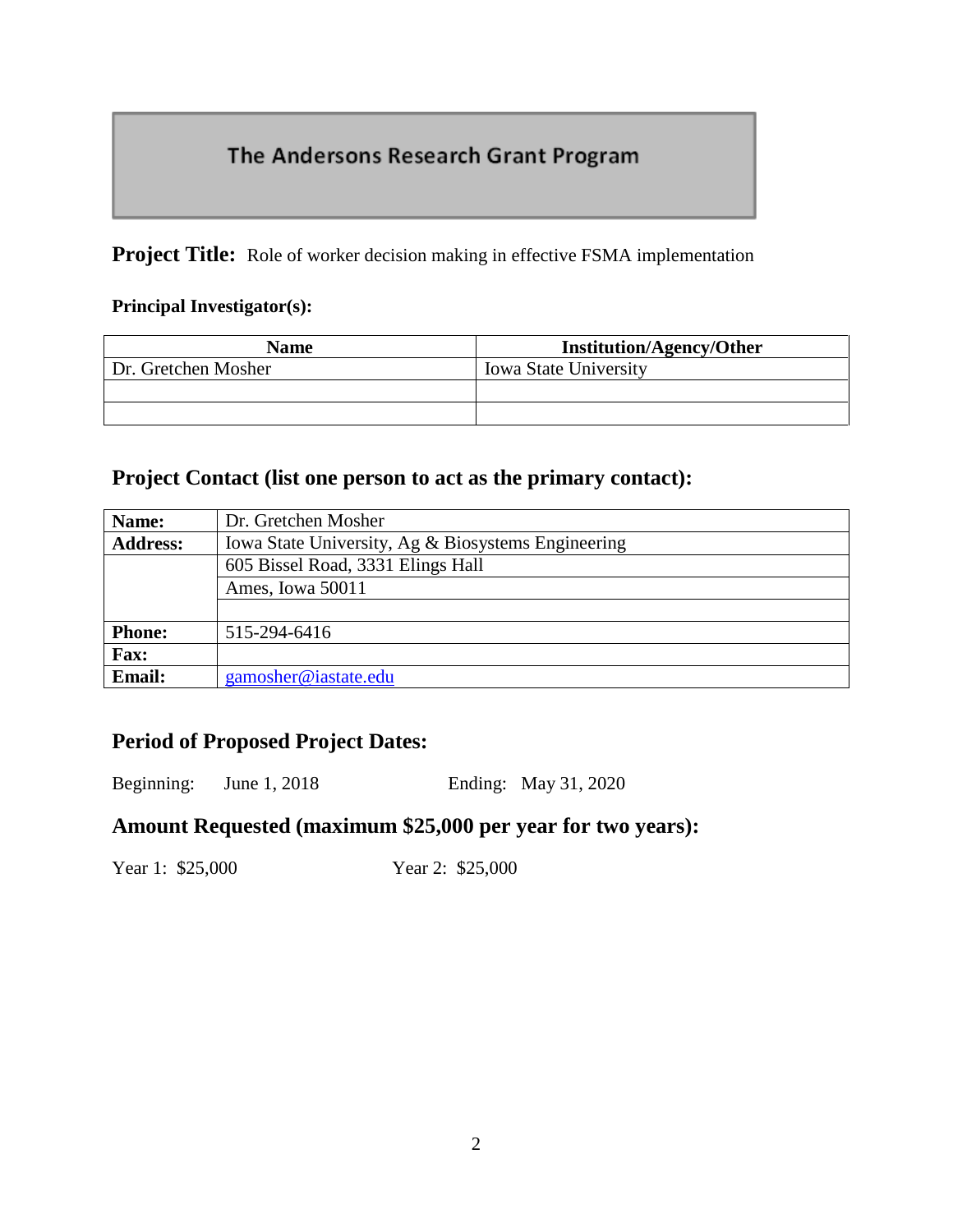#### **Problem Identification and Related Research**

The Food Safety Modernization Act (FSMA) represents one of the most sweeping reforms of the food legislation system in more than 70 years. Although the grain handling system in the United States has not traditionally focused on food safety concerns, the importance of ensuring safe grain in the food system cannot be discounted. A typical country elevator may handle as many as 4 million bushels of grain a year, sourced from an average of 250 suppliers and producers (Gordon, 2012). The bulk materials go on to be a part of hundreds of human and animal food and feed products (Friant, 2012). Clearly, the potential impact of safe food handling practices on the public is large.

The application of total quality management (TQM) in identifying preventive controls has been identified one potential method of meeting the food safety requirements of FSMA (Kheradia and Warriner, 2013). TQM programs generally focus on technical components such as process controls, standards, and benchmarking. However, as noted by Lunning and Marcelis (2007) and Nelson (2012), the effectiveness of a food handling system involves more than just technical aspects of a quality system – employee decisions and training also play a large role in the success or failure of a safe food system.

Very little research has examined how employees' perceptions and attitudes impact grain and food management programs, even though the perceptions could potentially play a significant role in the success or failure of such systems. Food safety-oriented duties often fall to employees. The seriousness with which they take on these tasks can have a large impact on the food safety outcomes in grain handling (Lunning and Marcelis, 2007; Hietschold, Reinhardt, and Gurtner, 2014). Specific food safety tasks where human factors play an important role include: the application of standards and tolerances, action on out-of-tolerance product, and the determination and implementation of critical preventive controls (Lunning and Marcelis, 2007; Kheradia and Warriner, 2013). All of these are important in the successful implementation of FSMA.

From a quality and food safety perspective, grain supply chains are unique in that they include products from many sources intended for diverse uses. As the products move through the supply chain, more and more grain lots are aggregated together (Thakur and Hurburgh, 2009). The result is the absence of a defined lot to identify or track complicates the identification and control of quality and food safety hazards (Thakur and Hurburgh, 2009). Furthermore, the grain handling supply chain is not well equipped to identify or measure low concentration food safety events. Threats occurring to grain-based food safety are often not large in their initial scope, but unique characteristics of the grain handling supply chain make it difficult to isolate and control hazards that do arise (Thakur et al., 2009).

Limited existing literature has examined the role of employee decision making processes in the success of grain-based quality and food safety systems (Mosher, Keren, and Hurburgh, 2013). Previous research by Mosher et al. (2013) examined the decision making process in a qualityoriented scenario, but did not examine food safety tasks. They found employees relatively disengaged with the impacts of quality practices within their organization.

Although the identification of preventive controls through FSMA has the potential to address several grain-based food safety risks, these hazards cannot be mitigated if employees fail to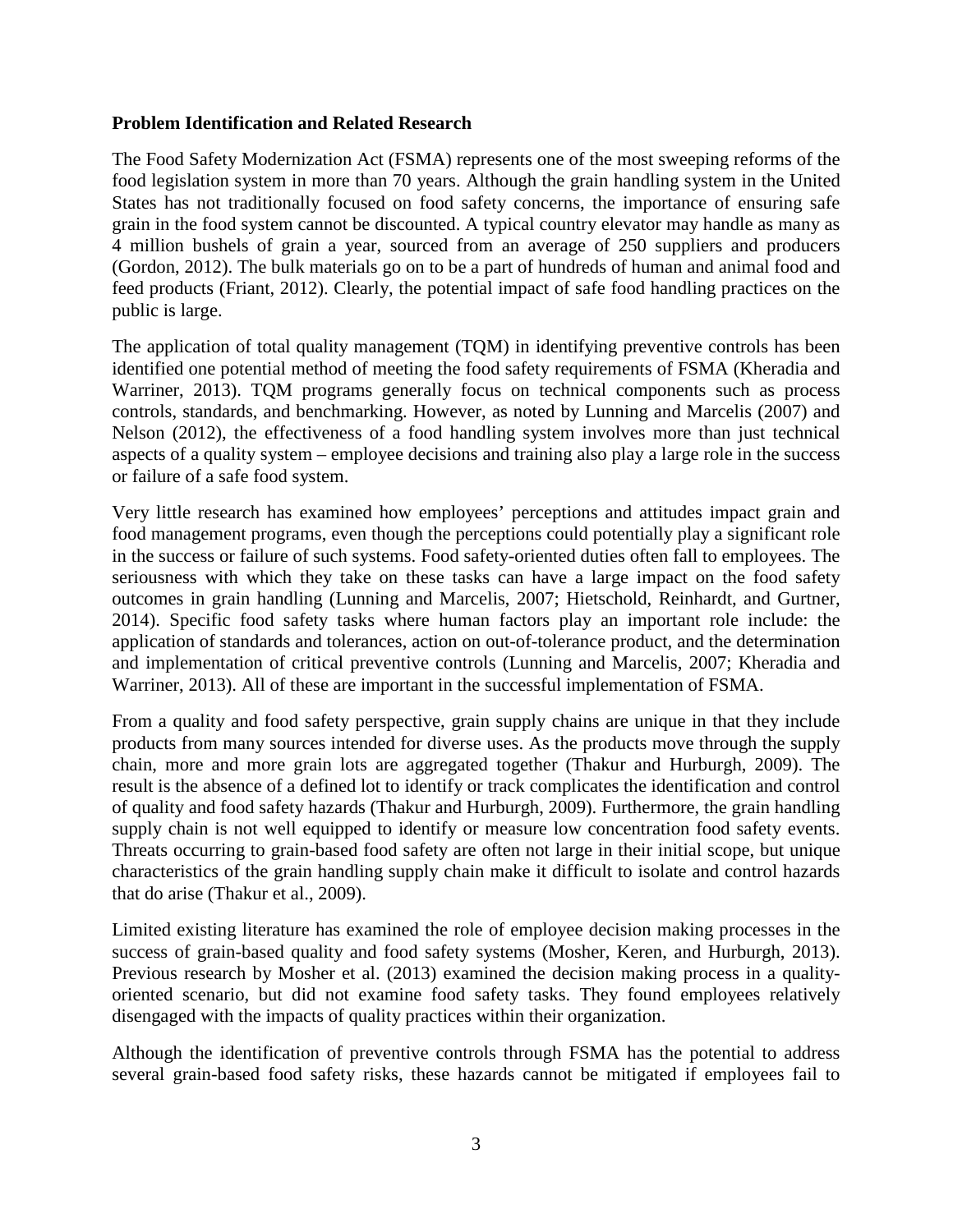make appropriate decisions about the storage and handling of preventive controls. The role of decision making in a grain-based food safety risk model remains uncertain.

### **Objectives**

The proposed research will address NC-213 Objective #2: "*to develop efficient operating and management systems that maintain quality, capture value, and preserve food safety in the farmto-user supply chain*". The working hypothesis of this research is that worker decision making plays a significant role in successfully implementing FSMA management practices in a grain handling organization.

Judicious management of bulk grain products can deter many food safety issues. A more comprehensive understanding of the employee decision-making process in the grain handling context has the potential to support more efficient and effective operating and management systems training improvements. Yet, knowledge gaps exist in the agricultural-specific decisionmaking process. The aim of the proposed research is to address some of these gaps. Using decision-making analysis, I expect to answer two questions:

- 1. What is the level of employee awareness on specific tasks associated with the identification of hazards and preventive controls for animal foods?
- 2. What role do employee decisions play in the successful implementation of preventive control-related tasks in the grain handling organization?

Accordingly, the objectives of this research are to:

- 1. Utilize the Food Safety Preventive Controls Alliance process for identifying hazards and controls as the basis for constructing up to two decision making cases.
- 2. Administer decision cases to students who are/have completed / completing the Preventive Controls for Animal Food course at Iowa State University.
- 3. Utilize the information gathered to develop a decision tree to illustrate to grain handlers and processors the role of employee decisions in successfully administering FSMA preventive controls.

### **Methods**

The subsections below explain the procedure that will be followed in this proposed study, separated by research objective. All work contributing to the project objectives will be carried out by Iowa State University personnel.

### **Objective 1 – Construction of two decision making cases**

Using examples and concepts presented in the Preventive Controls for Animal Foods  $(1<sup>st</sup> Edition)$ – 2016), two or more food safety-sensitive scenarios will be created. Decision-making cases are not written to have one correct decision alternative. Rather, the decision-making task involves weighing several options to determine the best response, given the scenario. Scenarios will be reviewed by grain professionals, extension personnel, and preventive controls instructors to ensure the situation presented is valid and realistic.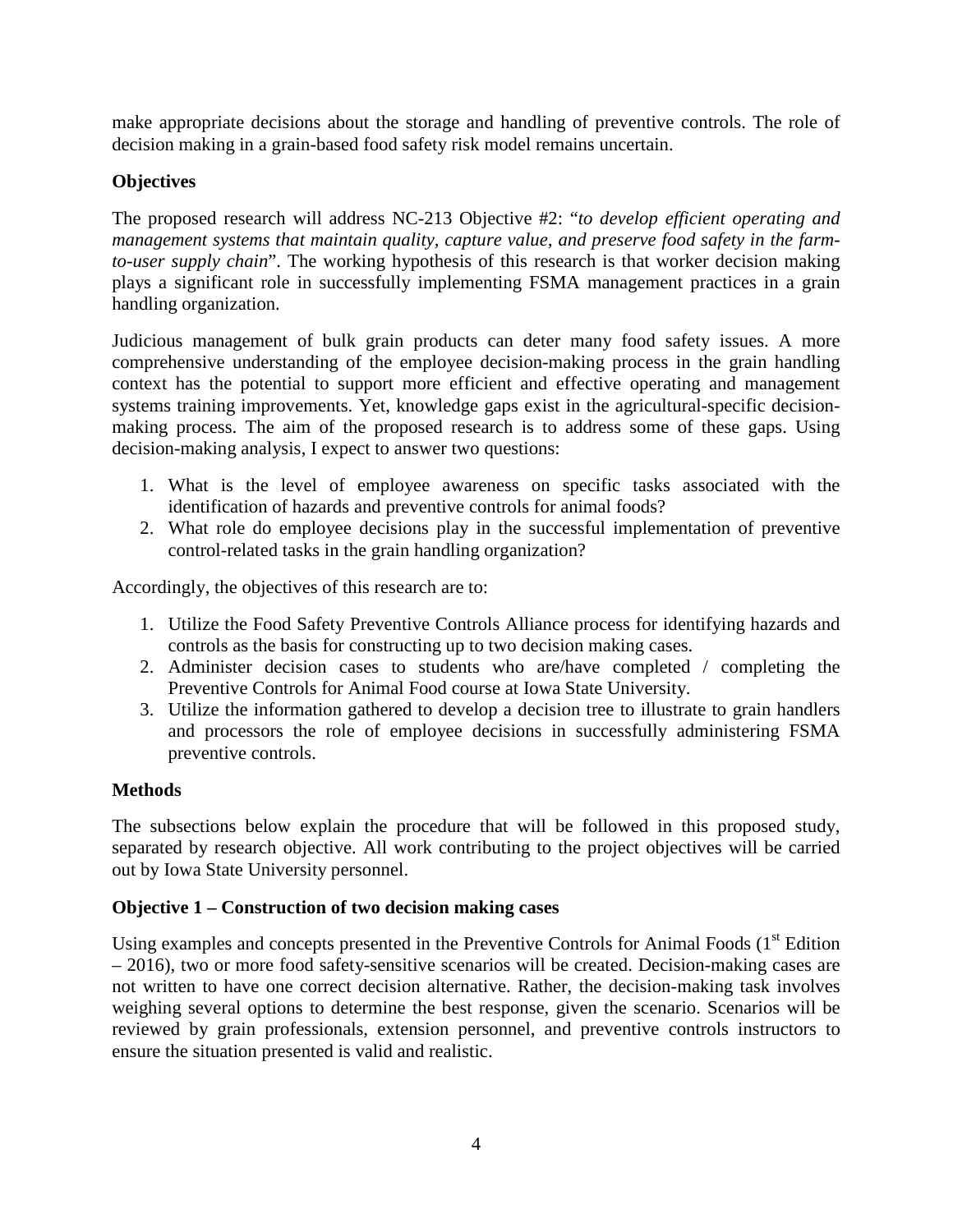To facilitate the measurement of the employee decision making process, a modified version of the process-tracing methodology will be used. Process tracing uses a linear model to measure the intervening steps between information acquisition and the decision choice (Newell et al., 2007; Ford et al., 1989). A major reason for using process tracing is that it allows researchers to infer what strategy is used by decision-makers in gathering the information they use to make a decision choice.

For each simulation, a brief safety-oriented scenario is developed, along with four decision alternatives and four to six factors that are hypothesized to influence the decision choice. Decision alternatives could include options to follow preventive controls protocols, take a shortcut, ignore the protocol, or attempt to complete the protocol incorrectly. Potential decision factors in a preventive controls-based case could be time pressure, peer pressure, management support, and financial risk. The order of decision alternatives and decision factors are randomized to prevent the order of presentation from significantly influencing the outcome of the decision making case.

Scenarios will be drawn from actual incidents and from the Preventive Controls for Animal Food training curriculum ( $1<sup>st</sup>$  Edition – 2016). The target audience for the decision making scenarios are employees who have completed the Preventive Controls Qualified Individual training program as well as grain elevator employees who manage grain quality or food safety compliance.

#### **Objective 2 – Administer decision making cases**

Decision cases will be administered to grain handling employees who have completed Preventive Controls Qualified Individual training. Dr. Mosher has employee contact information for two completed training programs and this group will be the primary sample. Additional grain elevator employees who coordinate grain quality management or food safety will also be utilized as a sample group.

Employees will be sent an electronic link that will take them to two decision making cases. In each scenario they will be asked to read the scenario, view and rank the contributing factors in order of importance to their decision, and select a decision choice. Scenarios will be presented in random order to minimize any ordering bias related to decision choices and contributing factor selection. A weighted multi-voting procedure will be used to rank factors influencing the decision choice, similar to the procedure described in Grover, Chopra, and Mosher (2016). Limited demographic information will also be collected to determine each employee's age, tenure with the grain handling organization, and their training history in grain-based food safety preventive controls.

#### **Objective 3 – Decision tree development**

Using decision data to predict the role of the employee in managing grain-based food safety has had limited exploration in the research literature. Historically, researchers and practitioners have utilized many techniques to quantify the role of hazards in work routines (Kingman and Field, 2005). Common examples include: cause and effect diagrams, fault tree analysis, and event tree analysis (Khakzad, Khan, and Amyotte, 2011). Event tree analysis (ETA) will be utilized in this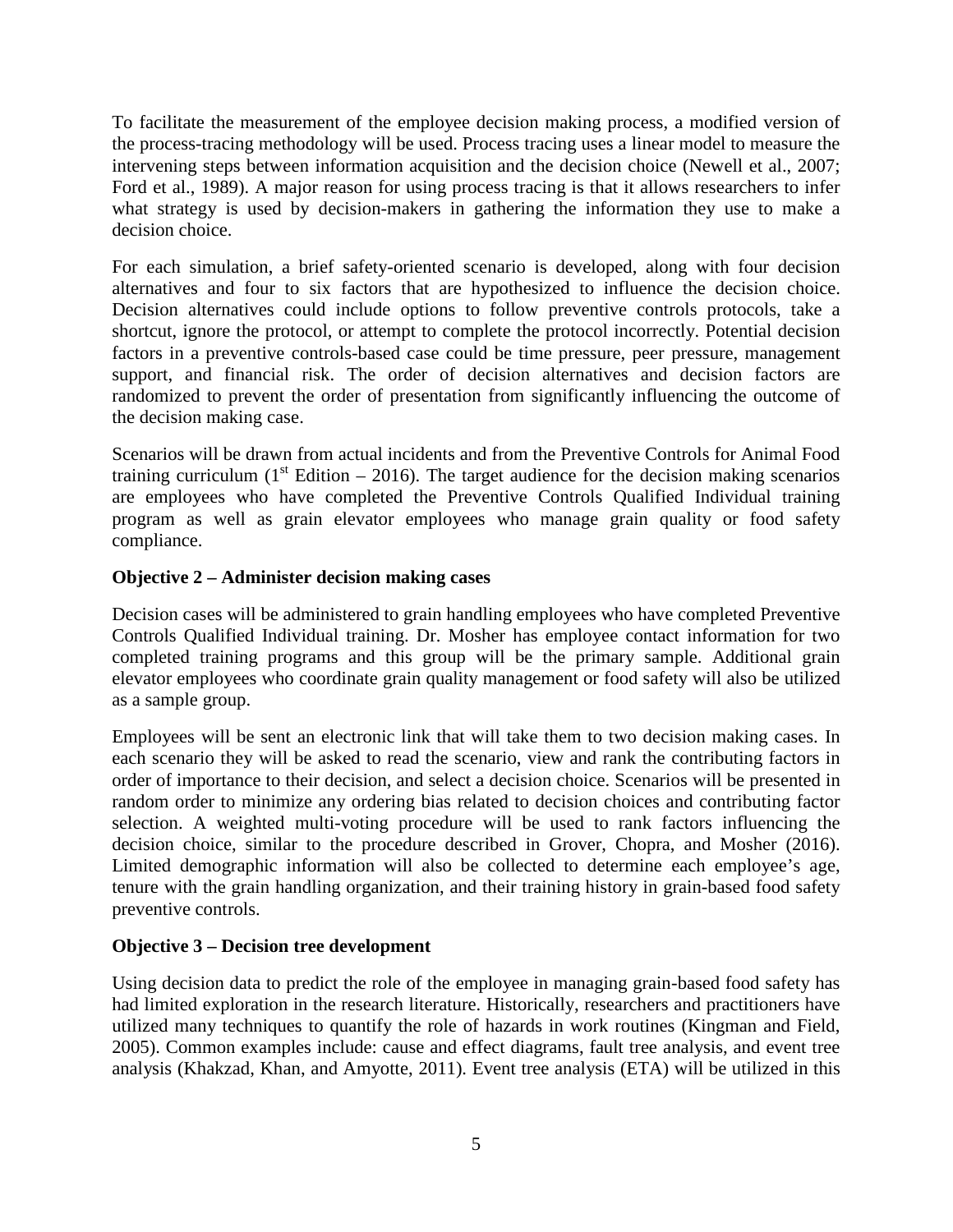case because of its binary logic modeling approach and the usefulness in evaluating management decision options (Clemens and Simmons, 1998; Mosher and Keren, 2011).

Construction of an ETA is a multi-step process. The end result is an examination of a system's response to an initiating event and the various paths of system successes and failures. However, the first step is identification of the initiating event. In this case, the initiating event is defined in the decision making scenario and will involve a grain-based food safety task. Once this event is defined, the next step is to isolate the countermeasures, events that influencing initiating event (also identified as part of the decision making scenario). Countermeasures may be technical, such as an equipment alarm, or administrative, such as a supervisor's approval or a permitting process (Rausand and Hoyland, 2004). Next, the sequences of events which occur following the initiating event are assigned probabilities. Probabilities of individual event sequences are multiplied together along each path to calculate the probability of system success and system failure.

There are several advantages to using ETA to quantify the role of the employee in the success of a FSMA program in the grain handling organization. The analysis provides a graphical depiction of factors contributing to the success or failure of an event. In this case, the event is defined as the successful implementation of FSMA preventive controls practices. Event tree analysis also facilitates the evaluation of system failures that contribute to system failures and may also allow the identification of ineffective countermeasures. Detailed knowledge on the specific consequence of each sequence of events is not necessarily for the ETA to function appropriately (Mosher and Keren, 2011).

The outcome of this analysis is a simplified decision tree document, illustrating clearly the role of poor employee decisions or employee inactions. A lack of understanding of the FSMA legislation was identified as a primary factor in Grover et al.'s 2016 research, and estimating and quantifying employee actions can be a complex process. Using ETA will facilitate a clearer presentation of the role engaged employees play in the successful implementation of FSMA preventive control practices in a grain handling facility.

#### **Anticipated Results, Products, and Impacts**

The proposed project will answer a long-standing question about food safety in the grain facility: "*What role do employees play in facilitating food safety practices in a grain handling facility?*" In the short term, the information provides valuable information on the effectiveness of preventive controls training offered by the Food Safety Preventive Controls Alliance. It will also provide a quantitative estimate of the role employees play in the successful implementation of FSMA preventive control practices in the grain handling environment.

In the long term, the information, data, and tools generated by this project will facilitate a better understanding of how to better incorporate human considerations into required training, including training on food safety, bioterrorism, environmental regulations, and occupational safety.

The decision tree graphic and decision making data will be shared with the research and practitioner community through peer-reviewed conference presentations and journal articles. The anticipated products will also be shared with the grain handling industry through GEAPS, the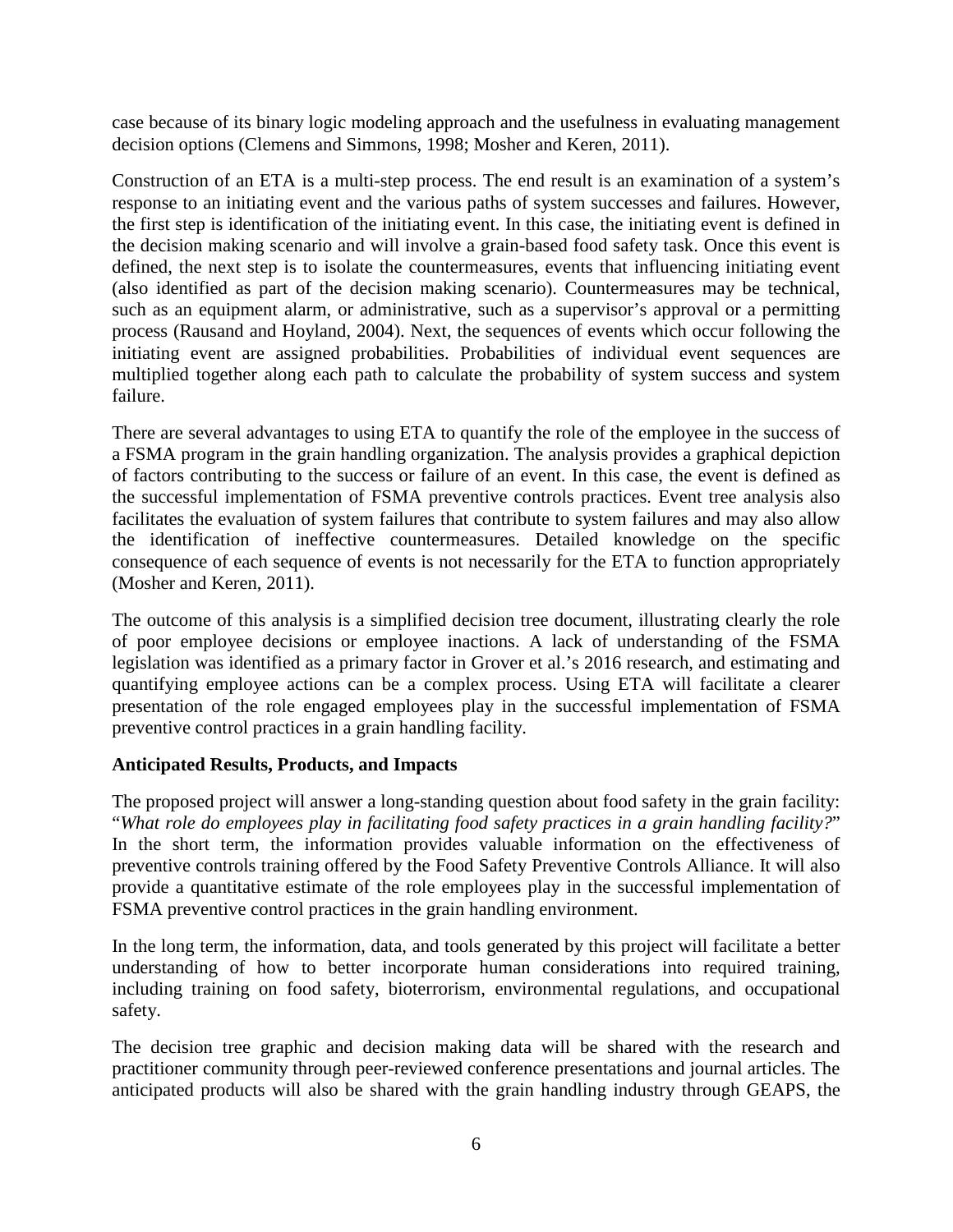National Grain and Feed Association, NC-213 members, Extension crops field specialists, Iowa State University's Ag Decision Maker program and other relevant audiences. If demand warrants, the findings could be incorporated into an Extension fact sheet or other formal Cooperative Extension programs within the NC-213 region through the use of Ag Decision Maker applications or through related multi-state committees.

#### **Leveraging Resources**

The successful completion of this project will provide the basis for further investigation on alternative approaches to evaluating employee training strategies for effectiveness in required compliance-based training. The National Institute for Food and Agriculture (NIFA) offered by the USDA will be explored, specifically programs in Food Safety. A second means of funding will be sought from the USDA Foundational Research Program, which has programs in Biosecurity, Agricultural Technologies, and Food Safety, all of which could be used to fund further research in the role of the employee in continuing FSMA training. The practical knowledge obtained from this work will be used to design training tools and modules for preventive control qualified individuals in the nation's grain handling facilities as well as for extension and research personnel.

#### **Timetable**

The following timeline is proposed for this research.

| Development of decision making scenarios                       | June $2018$ – November 2018 |
|----------------------------------------------------------------|-----------------------------|
| Testing and validation of decision making scenarios            | November 2018 – March 2019  |
| Submit Year 1 report                                           | March 2019                  |
| Administration of decision making scenarios to target audience | March 2019 – May 2019       |
| Analyze decision making data, contributing factor data         | May 2019 – September 2019   |
| Construct event tree analysis                                  | September 2019 – March 2020 |
| Submit Year 2 report (NC-213 presentation)                     | March 2020                  |
| Finalize event tree analysis                                   | March 2020                  |
| Write and submit journal articles and other dissemination      | March 2020 - May 2020       |
| Submit final report (NC-213 report in March 2020)              | May 2020                    |

#### **Literature Cited**

Clemens, P.L. and Simmons, R.J. (1998). *System safety and risk management: A guide for engineering educators.* United States Department of Health and Human Services, Centers for Disease Control and Prevention, National Institute for Occupational Safety and Health. Downloaded June 7, 2011 from: [www.cdc.gov/niosh/topics/SHAPE/pdfs/safriskengineer.pdf](http://www.cdc.gov/niosh/topics/SHAPE/pdfs/safriskengineer.pdf)

Food Safety Preventive Controls Alliance. (2016). Preventive controls for animal food, 1<sup>st</sup> Edition.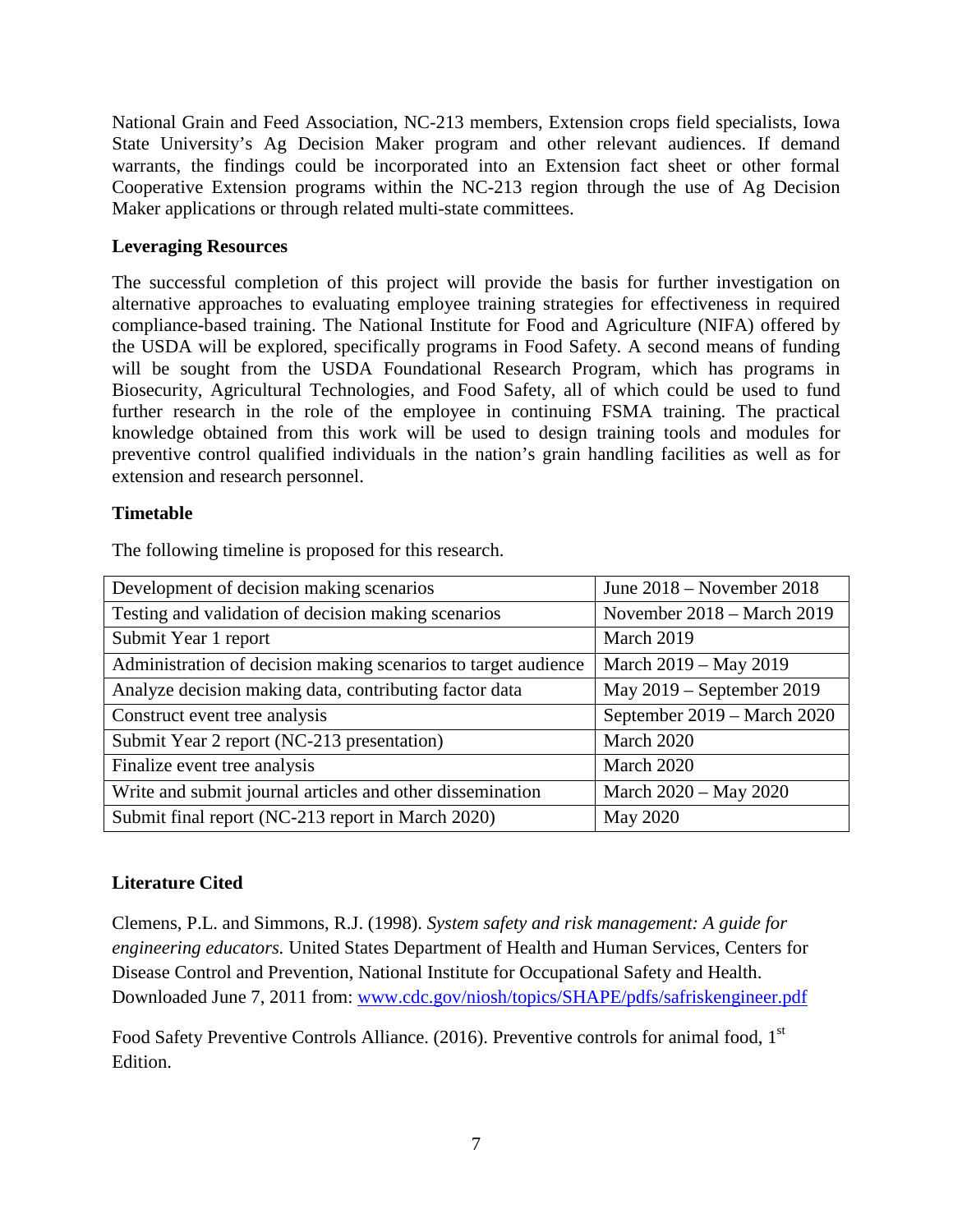Ford, J.K., Schmitt, N., Schechtman, S.L., Hults, B.M., and Doherty, M.L. (1989). Process tracing methods: Contributions, problems, and neglected research questions. *Organizational Behavior and Human Decision Processes*, 43(1), 75-117.

Friant, N. (2012). *Food and feed safety: What grain operators need to know*. Presentation given at the 2012 National Grain and Feed Association and Grain Journal Safety Health and Grain Quality Conference, Kansas City, Missouri, August 1<sup>st</sup> and 2<sup>nd</sup>, 2012.

Gordon, R. (2012). FSMA implementation … a grain and feed industry perspective. Presentation given at the 2012 GMA Science Forum, Washington, D.C., April  $3^{rd}$  -  $6^{th}$ , 2012.

Grover, A.K., S. Chopra, and G.A. Mosher. Food Safety Modernization Act: A quality management approach to identify and prioritize factors affecting adoption of preventative controls among small food facilities. *Food Control*, 66, July 2016, 241-249.

Hietschold, N., R. Reinhardt, and S. Gurtner. (2014). Measuring critical success factors of TQM implementation successfully – a systematic literature review. *International Journal of Production Research*, DOI: [http://dx.doi.org/10.1080/00207543.2014.918288.](http://dx.doi.org/10.1080/00207543.2014.918288)

Mosher, G.A. and N. Keren. 2011. *Analysis of safety decision-making data using event tree analysis.* Association of Technology, Management, and Applied Engineering (ATMAE) 2011 Conference Proceedings Paper.

Mosher, G.A**.**, N. Keren and C.R. Hurburgh. 2013. Development of a quality decision-making scenario to measure how employees handle out-of-condition grain. *Applied Engineering in Agriculture*, 29(5), 807-814.

Khakzad, N., Khan, F., and Amyotte, P. (2011). Safety analysis in process facilities: Comparison of fault tree and Bayesian network approaches. *Reliability Engineering and System Safety*, 96(8), 925-932.

Kheradia, A. and Warriner, K. (2013). Understanding the food safety modernization act and the role of quality practitioner in the management of food safety and quality systems. *The TQM Journal*, 25(4), 47-370.

Kingman, D.M. and Field, W.E. (2005). Using fault tree analysis to identify contributing factors to engulfment in flowing grain in on-farm grain bins. *Journal of Agricultural Health and Safety*, 11(4), 395-405.

Luning, P.A. and Marcelis, W.J. (2007). A conceptual model of food quality management functions based on a techno-managerial approach. *Trends in Food Science and Technology*, 18, 159-166.

Nelson, L.D. (2012). Training is key to FSMA compliances. *Food Quality*, August/September, 13-14.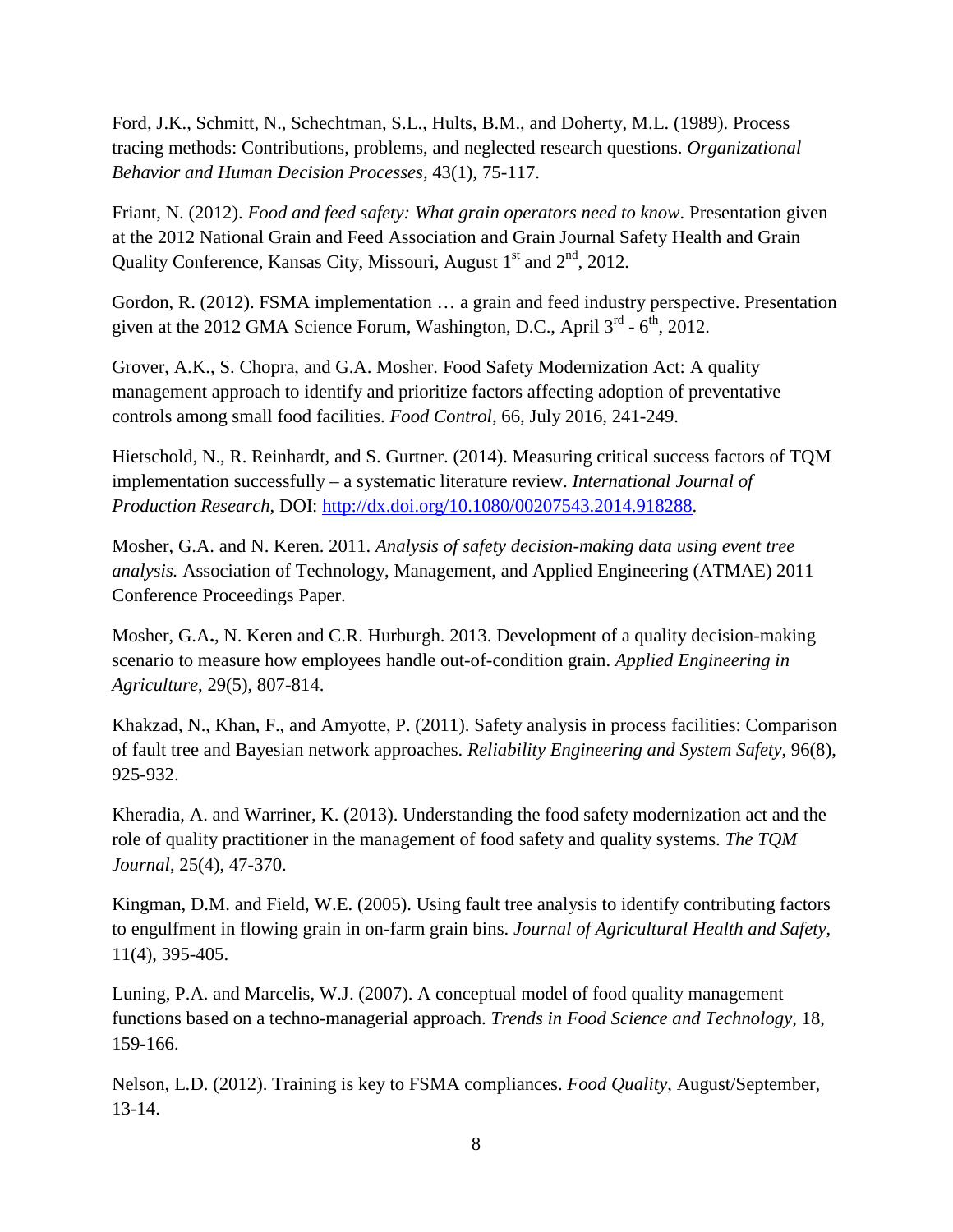Newell, B.R., Lagnado, D.A. and Shanks, D.R. (2007). *Straight choices: The psychology of decision making*. New York: Taylor and Francis Group.

Rausand, M. and Hoyland, A. (2004). *System reliability theory: Models, statistical methods, and applications*. Hoboken, NJ: Wiley-Interscience.

Thakur, M. and Hurburgh, C.R. (2009). Framework for implementing traceability system in the bulk grain supply chain. *Journal of Food Engineering*, 95(4), 617-626.

Thakur, M. G.A. Mosher, B. Brown, G.S. Bennet, H.E. Shepherd, and C.R. Hurburgh. *Traceability in the Bulk Grain Supply Chain*. Resource Magazine – Food Safety Series, April/May 2009.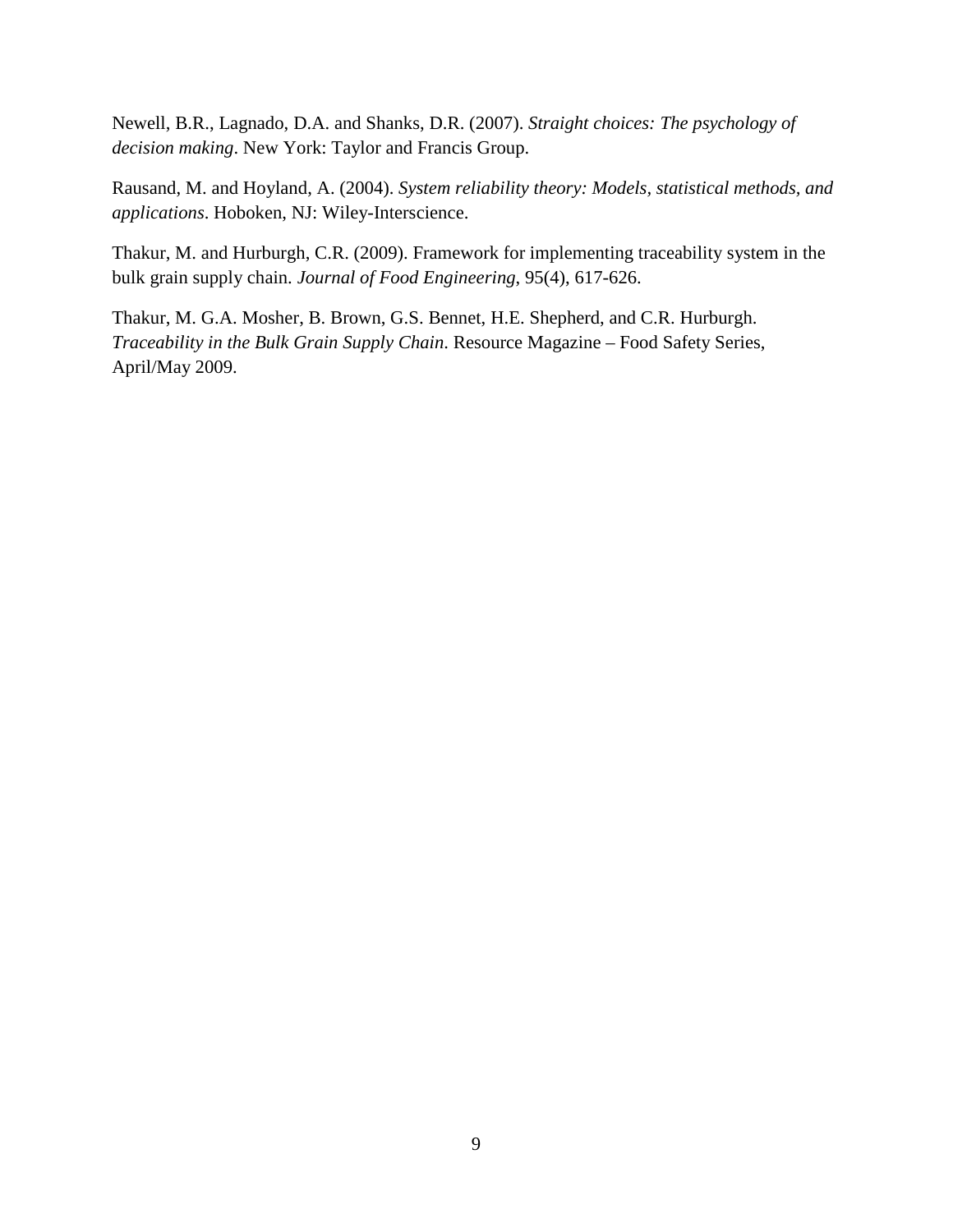#### **BIOGRAPHICAL SKETCH**

Provide the following information for the Senior/key personnel and other significant contributors in the order listed on Form Page 2. Follow this format for each person. **DO NOT EXCEED FOUR PAGES.**

| <b>NAME</b>                                                                                                                                                                    |                                  | <b>POSITION TITLE</b>      |                            |  |  |
|--------------------------------------------------------------------------------------------------------------------------------------------------------------------------------|----------------------------------|----------------------------|----------------------------|--|--|
| Gretchen Ann Mosher                                                                                                                                                            |                                  |                            |                            |  |  |
|                                                                                                                                                                                |                                  | <b>Assistant Professor</b> |                            |  |  |
| eRA COMMONS USER NAME (credential, e.g., agency login)                                                                                                                         |                                  |                            |                            |  |  |
| gamosher                                                                                                                                                                       |                                  |                            |                            |  |  |
| EDUCATION/TRAINING (Begin with baccalaureate or other initial professional education, such as nursing, include postdoctoral training and<br>residency training if applicable.) |                                  |                            |                            |  |  |
| INSTITUTION AND LOCATION                                                                                                                                                       | <b>DEGREE</b><br>(if applicable) | MM/YY                      | FIELD OF STUDY             |  |  |
|                                                                                                                                                                                |                                  |                            |                            |  |  |
| Iowa State University, Ames, Iowa                                                                                                                                              | B.S.                             | 8/1996                     | Food Science               |  |  |
|                                                                                                                                                                                |                                  |                            |                            |  |  |
| Iowa State University, Ames, Iowa                                                                                                                                              | M.S.                             | 12/2002                    | <b>FCS Education &amp;</b> |  |  |
|                                                                                                                                                                                |                                  |                            |                            |  |  |
|                                                                                                                                                                                |                                  |                            | <b>Studies</b>             |  |  |
|                                                                                                                                                                                |                                  |                            |                            |  |  |
| Iowa State University, Ames, Iowa                                                                                                                                              | Ph.D.                            | 5/2011                     | Agricultural & Industrial  |  |  |
|                                                                                                                                                                                |                                  |                            | Technology                 |  |  |
|                                                                                                                                                                                |                                  |                            |                            |  |  |

#### **Professional Experience:**

Iowa State University, Agricultural & Biosystems Engineering, Assistant Professor, August 2011-present Iowa State University, Agricultural & Biosystems Engineering, Lecturer, August 2011 – August 2012 Iowa State University, Agricultural & Biosystems Engineering, Post-Doctorate Researcher, May 2011 – August 2011

Iowa State University, Agricultural & Biosystems Engineering, Graduate Research Assistant, August 2006 - May 2011

Iowa State University, Apparel, Educational Studies, & Hospitality Management, Lecturer, August 2003-August 2006

Iowa State University, Animal Science, Research Associate, October 1996 – March 2004

#### **Professional Membership:**

American Society for Engineering Education (ASEE), 2006 – present Association of Technology, Management, and Applied Engineering (ATMAE), 2006 – present Epsilon Pi Tau, technology honorary, 2008 – present Gamma Sigma Delta, agricultural honorary, 2007 – present International Society for Agricultural Safety and Health (ISASH), 2010 – present

#### **Honors and Awards:**

- 2017 ASABE Educational Aid Blue Ribbon Award for Electronic Delivery for "Training on Prevention of Grain Dust Explosions", R.P. Kingsly Ambrose, G.A. Mosher, D.E. Maier, (July 2017)
- 2016 Andersons Cereals and Oilseeds Early-in-Career Award of Excellence, North Central (NC) 213 Quality Grains Research Consortium (March 2016)
- 2015 ASABE Superior Paper Award for "*Development of a safety decision-making scenario to measure worker safety in agriculture*" by G.A. Mosher, N.Keren, S.A. Freeman, and C.R. Hurburgh, (July 2015)
- Miller Faculty Fellow Teaching fellowship (2013-2014), (2015-2016), Iowa State University
- 2011 Warner Graduate Student Research Award (Region 4), Epsilon Pi Tau (March 2011)
- 2010 Graduate Research Award. Association of Technology, Management and Applied Engineering (October 2010)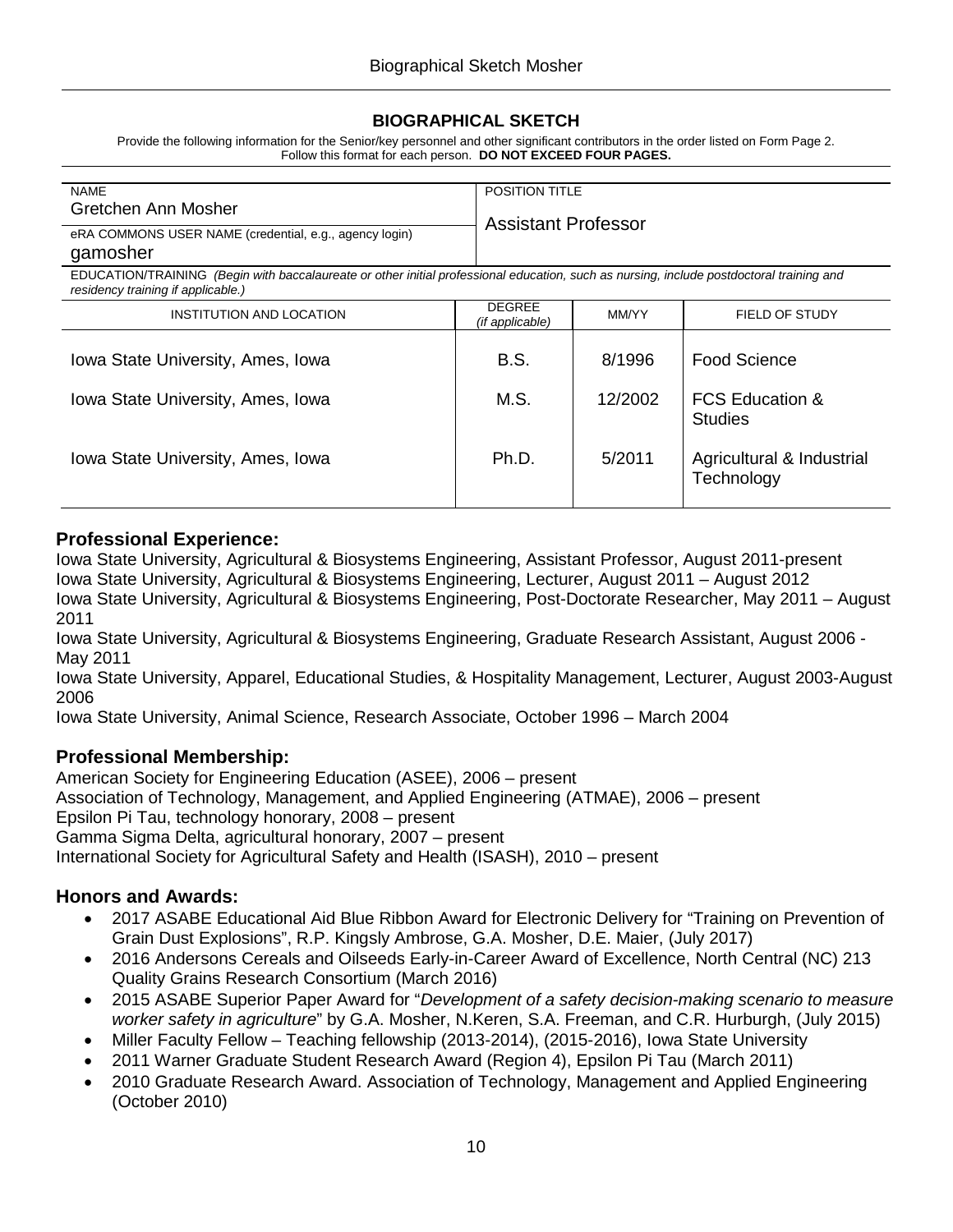#### Biographical Sketch Mosher

- 2008 Best Conference Paper Award for "*Food traceability using quality management systems to meet the Food and Drug Administration Bioterrorism Act of 2002*" by C.M. Laux, G.A. Mosher and C.R. Hurburgh. National Association of Industrial Technologists – (now ATMAE) (November 2008)
- 2008 Wakonse College Teaching Graduate Fellowship, Center for Excellence in Learning and Teaching, Iowa State University, Ames, IA
- 2005 Outstanding Advisor Award, College of Family & Consumer Sciences, Iowa State University, Ames, IA
- 2002 Master's thesis awarded Research Excellence Award, Iowa State University Graduate College

### **Synergistic Activities:**

- **September 2013 – present:** Project Director and Institutional Representative for Iowa State University on the Multi-State Committee – Marketing and Delivery of Quality Grains and Bioprocess Coproducts, Multi-state number NC 213
- **September 2010 – present:** Developed and taught GEAPS 530 Quality Management Systems, noncredit online course offered by the Grain Elevator and Processing Society (GEAPS), as part of the Grain Handling Credential

### **Selected Publications:**

- Ryan, S.J., C.V. Schwab, and **G.A. Mosher.** 2017. Agricultural worker injury comparative risk assessment methodology: Assessing corn and biofuel switchgrass production systems. *Journal of Agricultural Safety and Health*, 23(3), 219-235.
- Ramaswamy, S.K. and **G.A.Mosher.** 2017. Using workers' compensation claims data to characterize occupational injuries in the commercial grain elevator industry. *Journal of Agricultural Safety and Health*, 23(3), 203-217.
- Grover, A.K., S. Chopra, and **G.A. Mosher**. 2016. Food Safety Modernization Act: A quality management approach to identify and prioritize factors affecting adoption of preventative controls among small food facilities. *Food Control,* 66, July 2016, 241-249.
- Ramaswamy, S.K. and **G.A. Mosher**. 2016. Approaching safety through quality: Factors influencing college student perceptions. *Journal of Agricultural Safety and Health,* 22(2), 149-165.
- Laux, C.M., G.A.Mosher, and C.R. Hurburgh. 2015. Application of quality management systems to grain: An inventory management case study. *Applied Engineering in Agriculture,* 31(1), 313-321.
- Mosher, G.A., N. Keren, S.A. Freeman, & C.R. Hurburgh. 2014. Development of a Safety Decision-Making Scenario to Measure Worker Safety in Agriculture. *Journal of Agricultural Safety and Health*, 20(2), 91-107.

#### **Selected Proceedings Papers:**

- Ramaswamy, S.K., Rosentrater, K.A., and **G.A.Mosher**. 2016. Does a NIR system provide low-cost alternative to on-farm feed and forage testing? A techno-economic analysis. ASABE Meeting paper #2460922. Orlando, FL: American Society of Agricultural and Biological Engineering (ASABE) International Meeting.
- **Mosher, G.A**. and N. Keren. 2011. Analysis of safety decision-making data using event tree analysis. *Association of Technology, Management, and Applied Engineering (ATMAE) 2011 Conference Proceedings Paper.*

**Presentations:** Dr. Mosher has made 73 research presentations and 26 invited presentations.

**Teaching and Graduate Student Advising:** Dr. Mosher teaches courses in total quality management and technology senior capstone design; she advises 8 total graduate students, 4 doctoral and 4 masters students.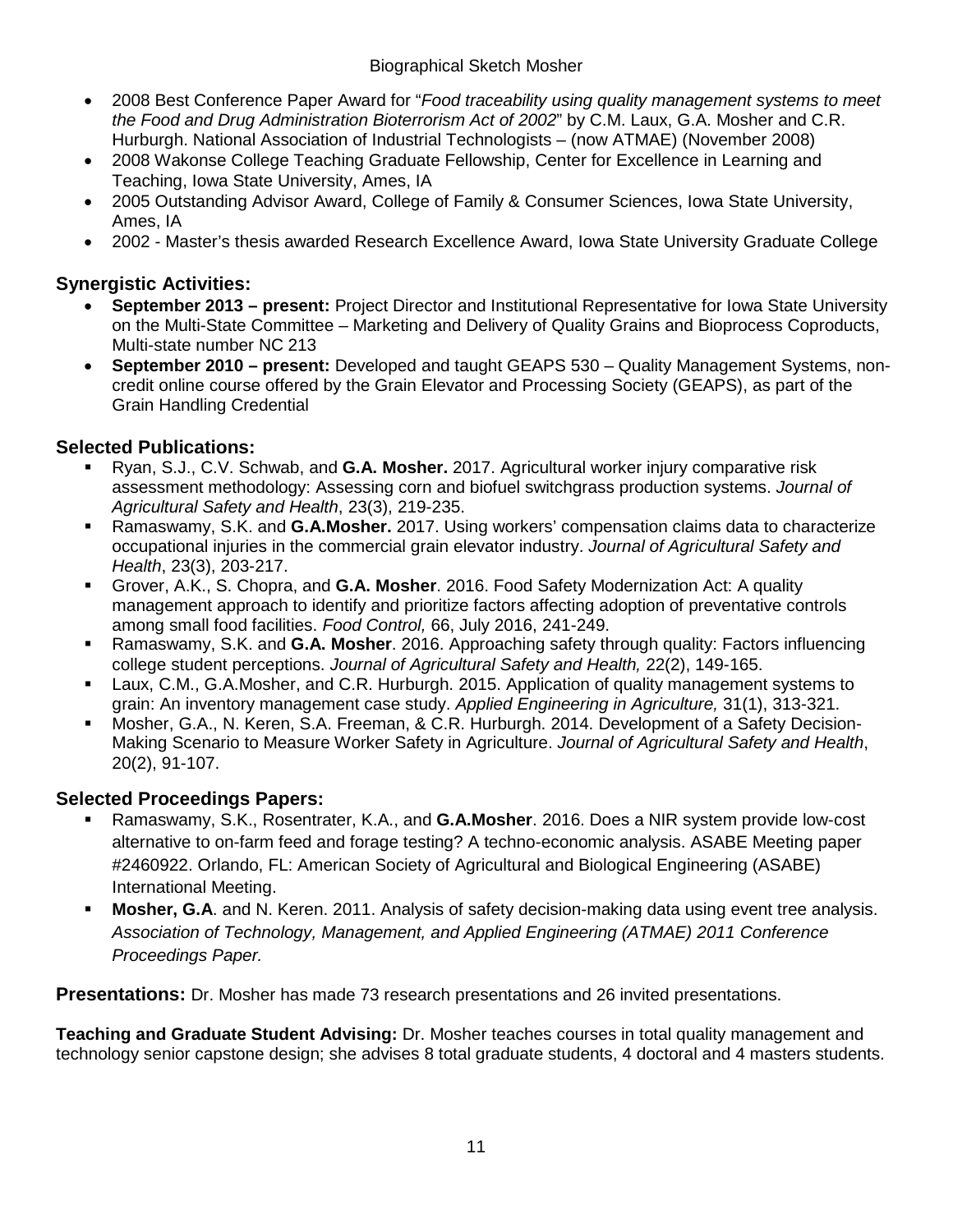## **CURRENT & PENDING SUPPORT**

#### **Name: Gretchen A. Mosher**

#### **Instructions:**

**Who completes this template**: Each project director/principal investigator (PD/PI) and other senior personnel that the Request for Applications (RFA) specifies

#### **How this template is completed:**

- Record information for active and pending projects, including this proposal.
- All current efforts to which PD/PI(s) and other senior personnel have committed a portion of their time must be listed, whether or not salary for the person involved is included in the budgets of the various projects.
- Provide analogous information for all proposed work which is being considered by, or which will be submitted in the near future to, other possible sponsors, including other USDA programs.
- For concurrent projects, the percent of time committed must not exceed 100%.

| <b>NAME</b><br>(List/PD #1)<br>first)                                                                        | <b>SUPPORTING</b><br><b>AGENCY AND</b><br><b>AGENCY ACTIVE</b><br><b>AWARD/PENDING</b><br><b>PROPOSAL NUMBER</b> | <b>TOTAL</b> \$<br><b>AMOUNT</b>         | <b>EFFECTIVE</b><br><b>AND</b><br><b>EXPIRATION</b><br><b>DATES</b> | % OF TIME<br><b>COMMITTED</b> | <b>TITLE OF PROJECT</b>                                                                                                          |
|--------------------------------------------------------------------------------------------------------------|------------------------------------------------------------------------------------------------------------------|------------------------------------------|---------------------------------------------------------------------|-------------------------------|----------------------------------------------------------------------------------------------------------------------------------|
|                                                                                                              | <b>Active:</b>                                                                                                   |                                          |                                                                     |                               |                                                                                                                                  |
| Mosher, G.A.;<br>R.P.K.<br>Ambrose<br>(Purdue); D.<br>Maier (ISU)                                            | Department of Labor,<br>OSHA, Susan<br>Harwood Follow-on<br>Grant                                                | \$126,000                                | October 1,<br>$2016 -$<br>December 29,<br>2017                      | 7%                            | Continuation of training to<br>prevent grain dust explosions                                                                     |
| Mosher, G.A.;<br>R.P.K.<br>Ambrose<br>(Purdue)                                                               | The Andersons<br><b>Research Grant Team</b><br>Program                                                           | \$150,000                                | May 1, 2017 -<br>April 30, 2019                                     | 10%                           | Segregation strategies for non-<br>GM corn: Improving effectiveness<br>through an analytical modeling<br>approach                |
| Mosher, G.A.;<br>S. Chopra;<br>C.R.<br>Hurburgh (all<br>ISU)                                                 | National Institute of<br>Standards and<br>Technology (NIST)                                                      | \$349,400                                | August 1,<br>$2017 - July$<br>31, 2019                              | 10%                           | Development of standards and<br>protocols for a comprehensive<br>traceability system for the U.S.<br>grain and feed supply chain |
| Mosher, G.A;<br>C. Bern; S.<br>Chopra; C.<br>Hart, C.<br>Hurburgh, K.<br>Rosentrater;<br>A.Shaw (all<br>ISU) | NC 213 Multi-state<br>Hatch (NIFA)                                                                               | N <sub>o</sub><br>monetary<br>allocation | $10-1-2013-$<br>9-30-2018                                           | 3%                            | Marketing and Delivery of<br><b>Quality Grains and BioProcess</b><br>Coproducts                                                  |
| Mosher, G.A.;<br>R.P.K<br>Ambrose<br>(Purdue); D.<br>Maier (ISU)                                             | <b>Pending:</b><br>Department of Labor,<br>Susan Harwood                                                         | \$145,840                                | September 30,<br>$2017 -$<br>September 30,<br>2018                  | 5%                            | Training to prevent grain dust<br>explosions                                                                                     |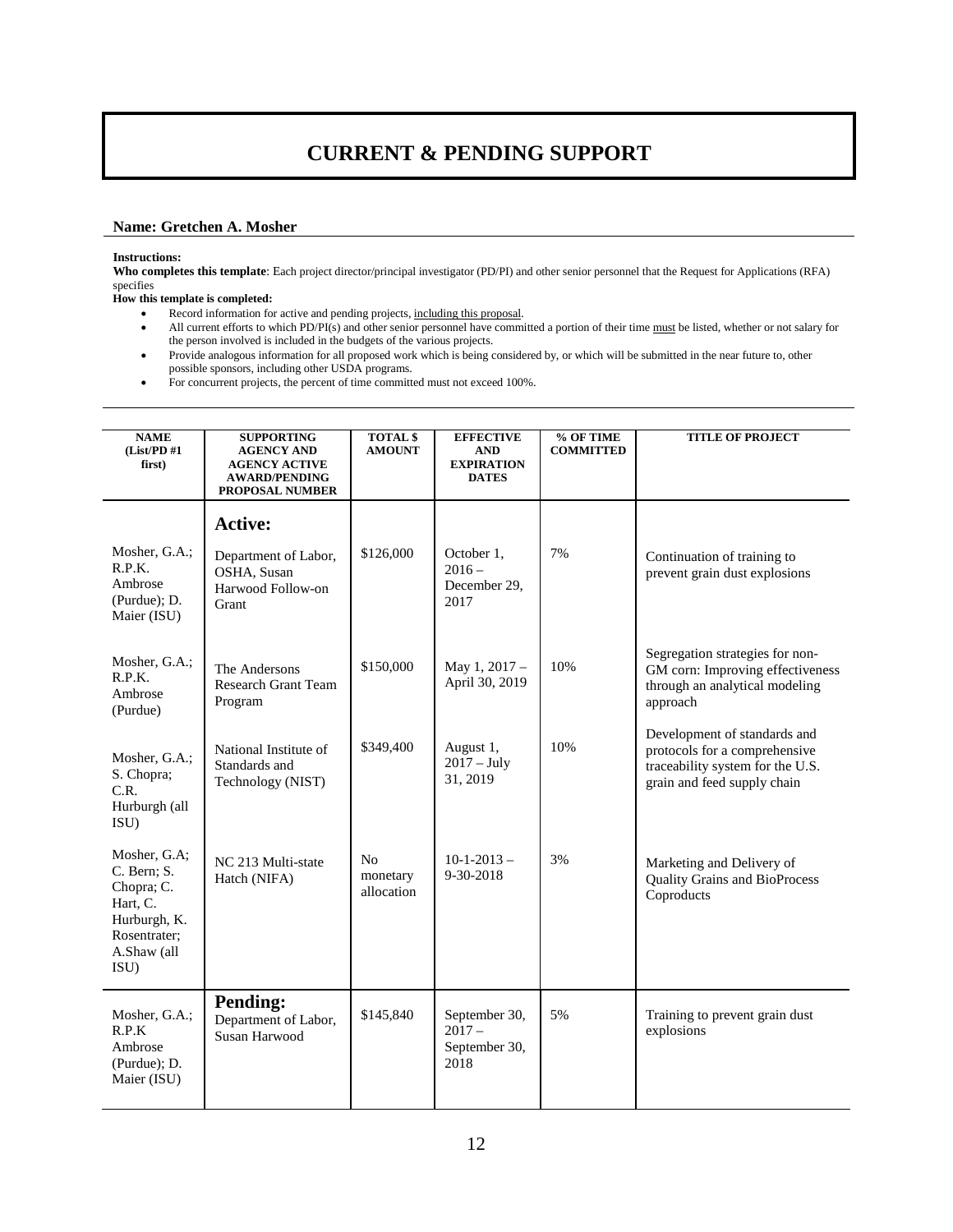| Mosher, G.A.                                    | University of<br>Nebraska Medical<br>Center                     | 20,000    | January 1,<br>$2018 - June$<br>30, 2019         | 5% | Prevention of grain dust<br>explosions: How effective is<br>existing programming? |
|-------------------------------------------------|-----------------------------------------------------------------|-----------|-------------------------------------------------|----|-----------------------------------------------------------------------------------|
| Mosher, G.A.                                    | Anderson Research<br><b>Grant Program</b>                       | \$50,000  | June 1, $2018 -$<br>May 30, 2020                | 5% | Role of worker decision making<br>in effective FSMA<br>implementation             |
| Mosher, G.A.<br>and S.<br>Freeman (both<br>ISU) | Department of Labor<br>Research and<br><b>Evaluation Grants</b> | \$224,752 | December 1.<br>$2016 -$<br>November 30,<br>2018 | 2% | Returning to work: Evaluation<br>and analysis of costs in the grain<br>elevator   |

**This file MUST be converted to PDF prior to attachment in the electronic application package.**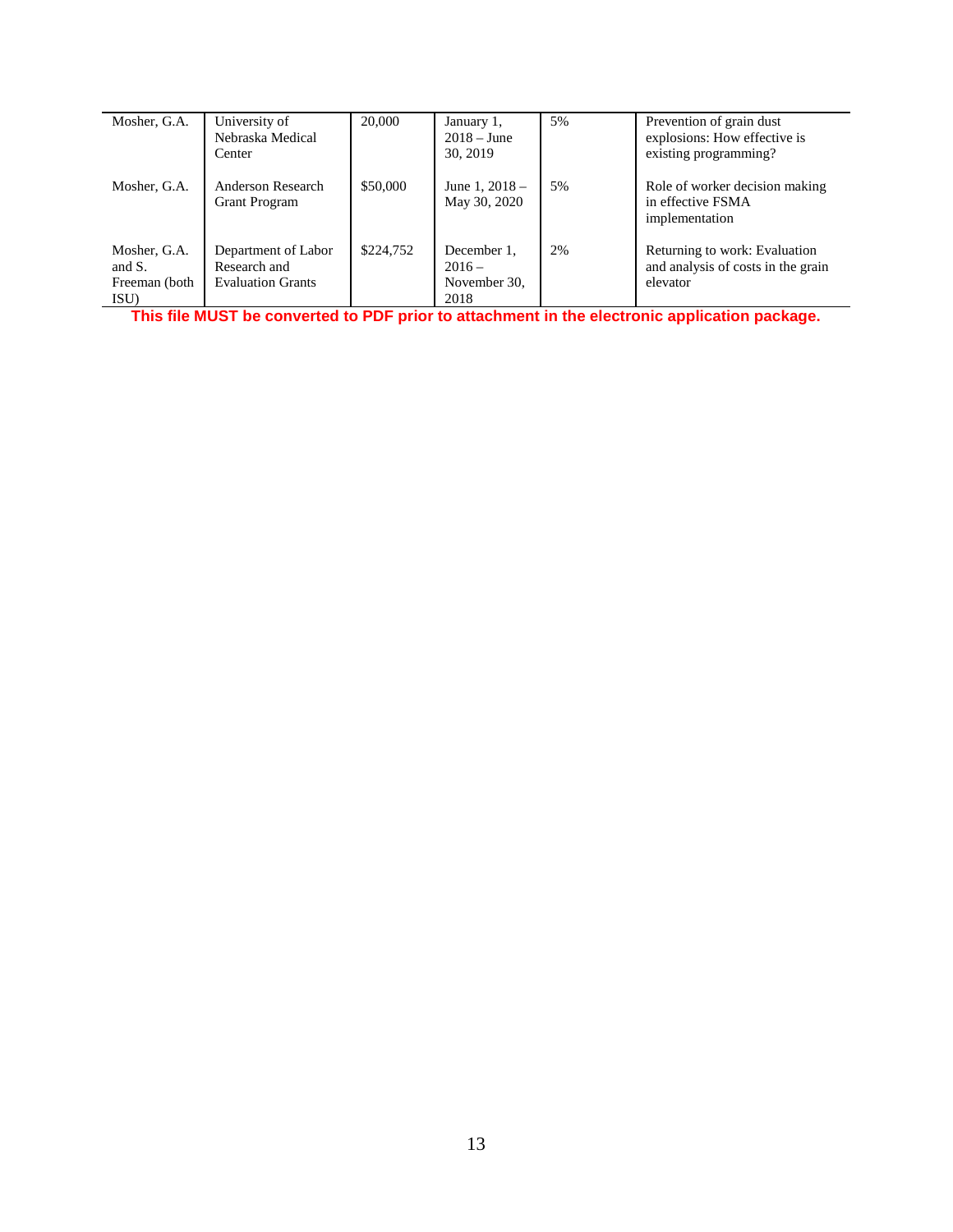# **ANDERSONS RESEARCH FUND – RESEARCH PROPOSAL BUDGET**

| Category                           | Year 1         | Year <sub>2</sub> | <b>Total</b> |
|------------------------------------|----------------|-------------------|--------------|
|                                    | Amt. requested | Amt. requested    |              |
|                                    | from Andersons | from Andersons    |              |
| <b>Salaries and Wages*</b>         |                |                   |              |
| Post-Ph.D. research                |                |                   |              |
| associate(s)                       |                |                   |              |
| Graduate assistant                 |                |                   |              |
| Stipend                            | \$17,808       | \$17,634          |              |
| <b>Tuition and fees</b>            | 4,547          | 4,738             |              |
| Hourly wage                        |                |                   |              |
| Other (specify in Budget           |                |                   |              |
| Narrative)                         |                |                   |              |
| <b>Total</b>                       | 22,355         | 22,372            | 44,727       |
|                                    |                |                   |              |
| <b>Fringe Benefits</b>             |                |                   |              |
| Post-Ph.D. research                |                |                   |              |
| associate(s)                       |                |                   |              |
| Graduate assistant                 | 1,745          | 1,728             |              |
| Hourly wage                        |                |                   |              |
| Other                              |                |                   |              |
| <b>Total</b>                       | 1,745          | 1,728             | 3,473        |
|                                    |                |                   |              |
| <b>Materials and Supplies</b>      |                |                   | 0            |
| Equipment (List individual pieces  |                |                   |              |
| of equipment that are essential to |                |                   |              |
| the project in the Budget          |                |                   | 0            |
| Narrative.)                        |                |                   |              |
|                                    |                |                   |              |
| <b>Travel</b>                      | 900            | 900               | 1,800        |
|                                    |                |                   |              |
| <b>Publication charges</b>         |                |                   | 0            |
| Indirect costs**                   |                |                   |              |
|                                    |                |                   |              |
| Total (Max. \$25,000/yr. from      |                |                   |              |
| <b>Andersons Research Grant</b>    | \$25,000       | \$25,000          | \$50,000     |
| Program)                           |                |                   |              |
|                                    |                |                   |              |

\*Andersons funds cannot be used for faculty salaries, departmental space, or facilities.

\*\*The Andersons Research Grant Program policy specifies that no indirect costs can be charged to this project.